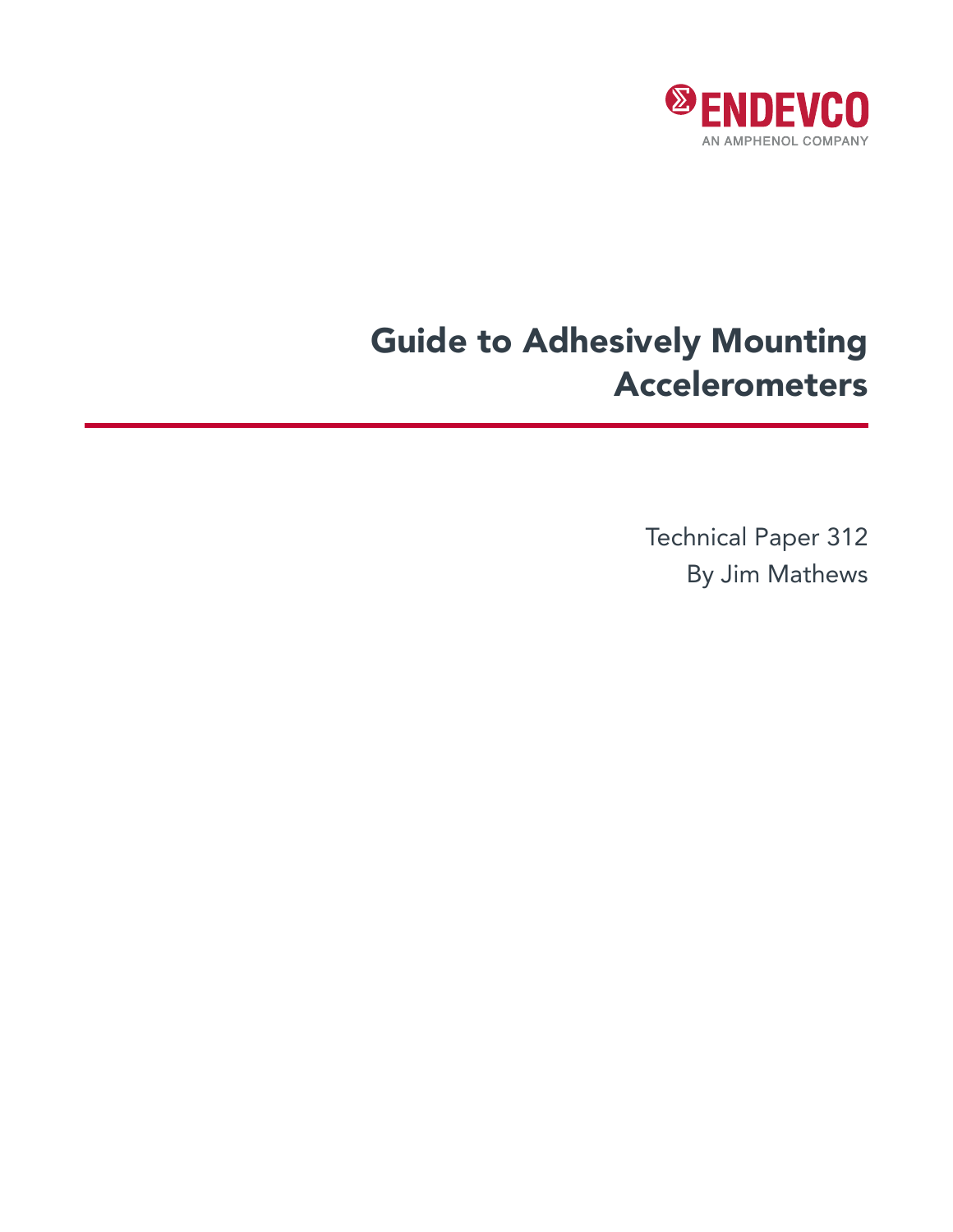## **Purpose**

This technical paper identifies and clarifies issues regarding adhesive mounting of accelerometers. Endevco application engineers have responded to many inquiries on this subject and therefore thought it important to provide a general guide on adhesively mounting accelerometers. This information should enable the test engineer or technician to make a better decision on the type of adhesive to use for a particular application.

## **Background**

Test engineers and technicians are frequently asked to attach accelerometers without altering the mounting surface, i.e.,to avoid tapping holes into surfaces for a stud/screw mount. Examples include composite/ laminate surface materials, a mounting surface with insufficient structural thickness, very small surface areas with weak structural integrity, and multiple mount points where accelerometer roaming may be random. In these situations adhesive mounting of accelerometers may be required.

Test personnel are also given the task of deciding what type of adhesive is appropriate for a given circumstance. Since the natural frequency of an accelerometer, when mounted, is dependent on the stiffness of the coupling method, choosing the correct adhesive should not be just a passing thought. Some of the following issues that must be considered are: weight of the accelerometer, required frequency bandwidth of intended measurement, amplitude anticipated and temperature at the measurement point. The information presented here is restricted to sinusoidal and random vibration testing, as opposed to high-g shock testing. Currently engineers and technicians use various types of adhesives for mounting accelerometers.

These include cyanoacrylate instant adhesive, magnets, double-sided tape, petro-wax and hot glue.The key question is which adhesive to use, and when its use is effective. This paper should help answer that question.

Sinusoidal vibration tests have been performed on two typical accelerometers that are likely to be adhesively mounted: Model 751-100 and 2226C. Adhesives used were cyanoacrylate, double-sided tape, petro-wax, hot glue and a magnetic mount. These tests were performed inside a temperature-controlled chamber. Testing was initiated at room temperature to verify the accelerometers' response before moving to other temperatures. Temperature inside the oven was monitored with a thermocouple to verify the temperature at the accelerometer.

## **Mounting recommendations**

When adhesively mounting accelerometers, the amount (thickness) of adhesive may play a critical role in achieving good frequency response. A thin film or minimal amount of adhesive promotes higher transmissibility and hence a broader frequency response. Prior to mounting accelerometers, clean the mating surfaces with a hydrocarbon solvent such as Loctite™ X-NMS. For the most part, cyanoacrylate, double-sided tape or petro-wax may be used, resulting in a uniform thickness that will provide good results. Hot glue, on the other hand, requires more attention in its application. This is due to the limited time for application before glue hardens. However, convenience may dictate that hot melt is the best adhesive to use in particular applications.

Two models, model 751-100 and model 2226C, were considered to be most representative of the general purpose accelerometers. The Endevco model 751-100 weighs 7.8 grams and has a flat frequency response (±5% deviation from reference freq.) of 1-15 kHz when stud mounted on a high frequency shaker. The Endevco model 2226C weighs 2.8 grams and has a flat frequency response of 1-5 kHz when mounted with cyanoacrylate on a high frequency shaker ( Fig. 1 ).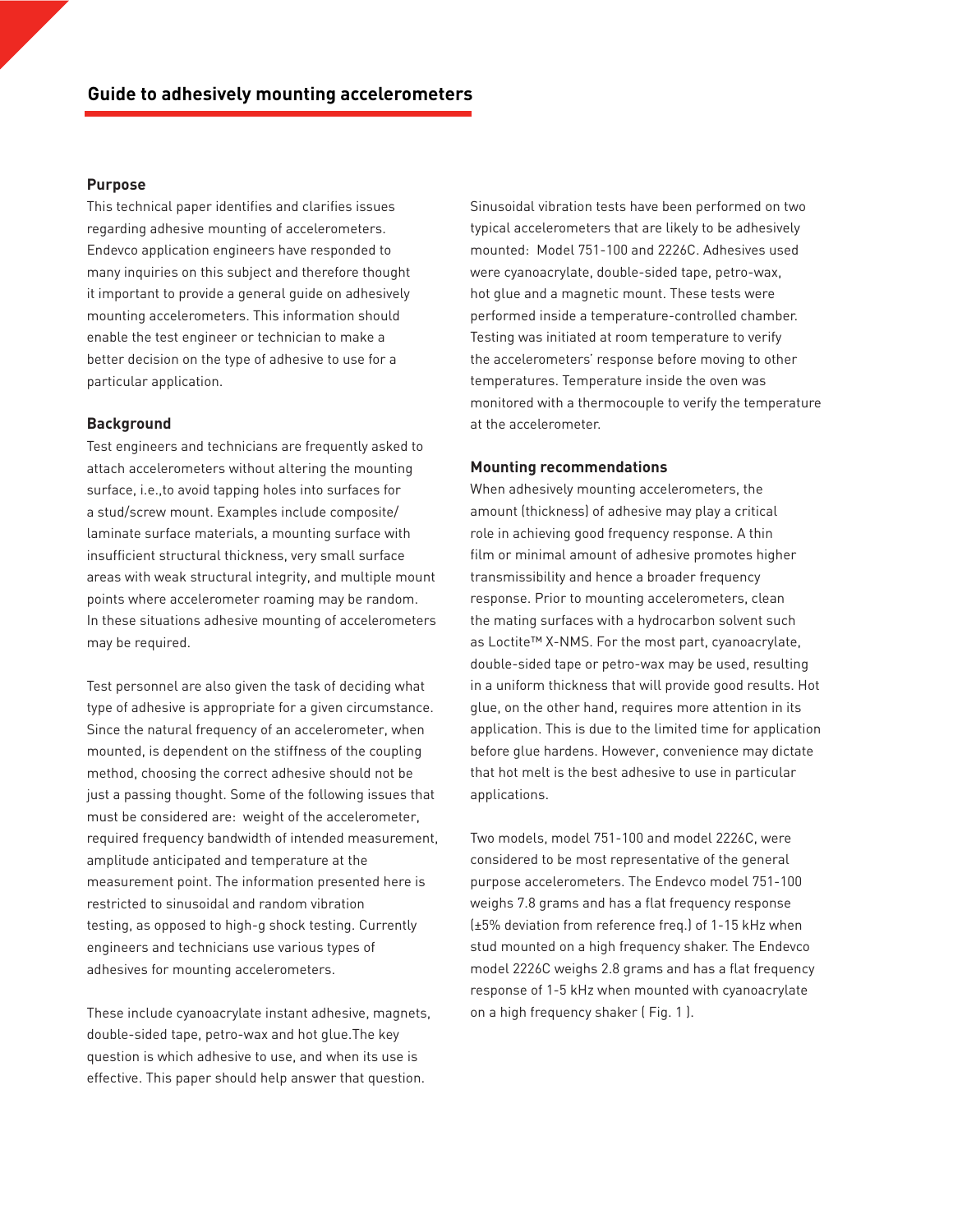

751-100



Figure 1

# **Specific assessment of each adhesive mounting method**

## **Cyanoacrylate**

Tests performed at Endevco indicate that for an accelerometer weighing ≤ 10 grams, cyanoacrylate has the highest merit. For the 751-100 and 2226C accelerometers, cyanoacrylate was the best adhesive to use between -18°C and +121°C. Cyanoacrylate is also usable at temperatures above +121°C (up to +177°C) since it does not fail completely at +121°C. Cyanoacrylates are liquid monomers that polymerize forming a hard plastic. This plastic adheres to metal, rubber, glass and various plastics. The thinner the layer of cyanoacrylate, the quicker the cure time. Generally, for accelerometers with aluminum or stainless steel outer cases, a methyl-based cyanoacrylate is recommended which bonds metal and glass well. When it is uncertain whether cyanoacrylates are compatible with a particular surface material, separately test a sample piece to be sure.

#### Advantages

- > Room temperature cure
- > Fast cure time(practically instant)
- > Broad frequency response and good temperature range

#### Disadvantage

- > Need for a solvent (Loctite™ X-NMS or equiv.) to break glue bond down before removing accelerometer
- > Removal is time consuming
- > Difficult to set on rough surfaces

## Petro-wax

Petro-wax is an excellent adhesive at lower temperatures. Like cyanoacrylate, the flat frequency response of petro-wax increases with a decrease in temperature.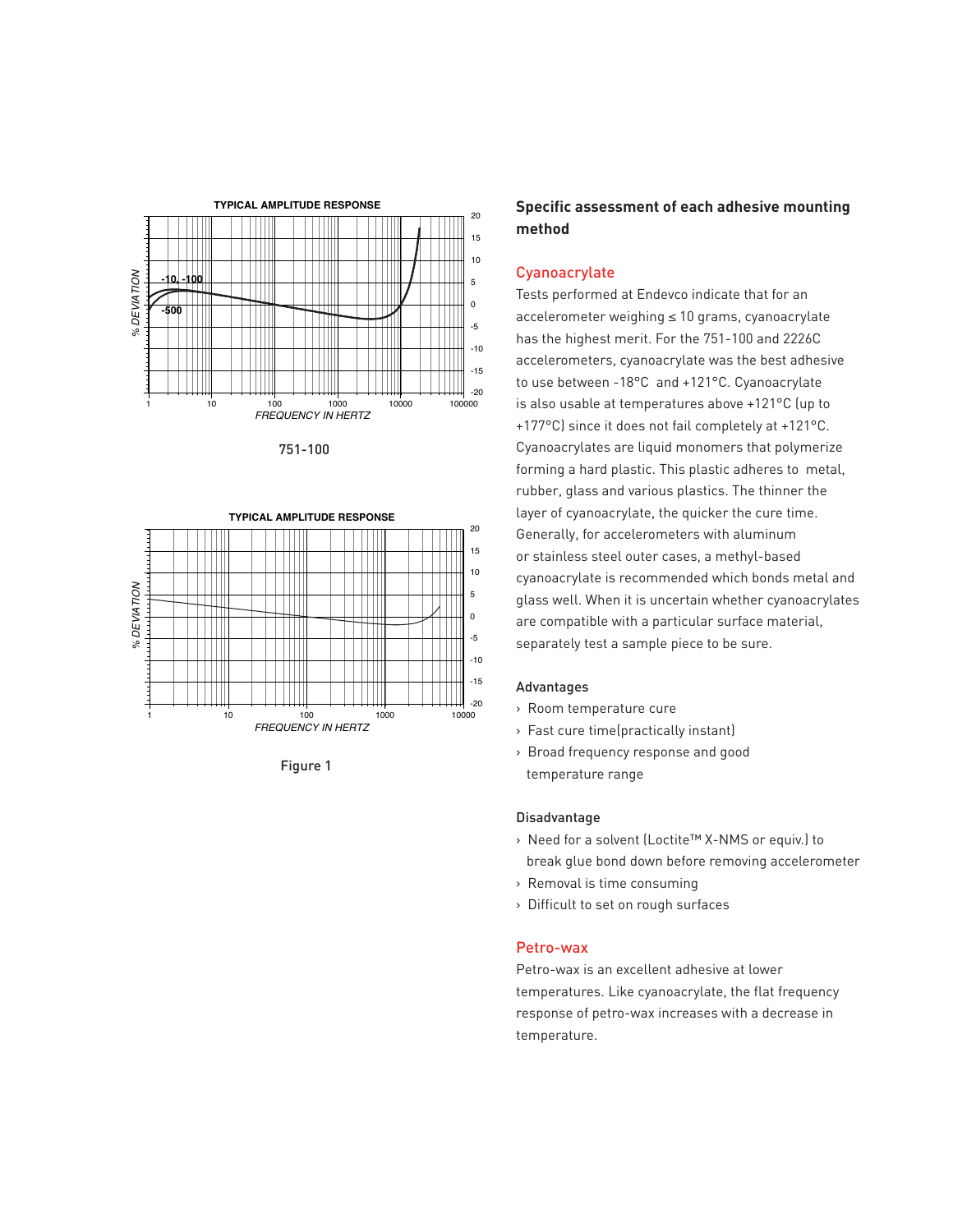## Recommendation

When using petro-wax it should be noted that the maximum bonding strength of the wax, when used on smooth steel surfaces, is about 15 psi. This allows up to approximately 20 g-pk vibrations with ≤ 100 gram accelerometer mounted on a 5/8" diameter area of wax. The amount of wax used should be limited to a thickness of  $\leq 1/8$ " and preferably  $\leq 1/10$ ". To determine the resonant frequency of any accelerometer with a waxmount configuration, see equation 1.

fn = 3.13 AE tW where fn = mounted natural frequency in Hz A = area of wax under accelerometer base in square inches t = thickness of wax in inches E = modulus of elasticity of wax in psi \* W = weight of accelerometer in pounds

\*estimated to be 5x104 psi. The value of the modulus may change with time as wax hardens.

### Equation 1

## Advantages

- > Ease of use
- > Convenient storage (small container in pocket without spillage etc.)
- > Quick application with no cure time
- > Easily removed from mounting surfaces (no solvents required)

#### Disadvantages

- > Limited upper temperature range
- > Limited amplitude range
- > Reduced upper frequency usage

### Blanchard Wax 7036

Another adhesive is Stronghold 7036 Blanchard Wax. This is useful for mounting adhesive-mount type accelerometers to a stud adaptor such as the Endevco type 2988. There are various reasons to convert an

adhesive mount accelerometer to a stud mount unit and one such reason is for obtaining repeatable results during calibration.

Blanchard Wax provides excellent transmissibility and holds-up well under continuous high levels of vibration. The maximum useable temperature is about 160°F (70°C). The wax starts to soften above 160°F thus reducing the frequency response.

The preferred method of adhesive application is to heat the adapter stud on a hot plate bringing the stud temperature to approximately 400°F (200°C). Attach the accelerometer while the wax is soft and allow harden.

Blanchard Wax provides an almost permanent mount, but is easily removed using acetone. There is no noticeable residue after clean-up.

#### Double-sided tape

Double-sided tape has a fairly large temperature range, similar to cyanoacrylate instant adhesives, -18°C to +93°C, for the model 751-100. The 751-100 has a flat response to 4 kHz @ +93°C.

#### Advantages

- > Ease of application and removal
- > Broad temperature range

#### Disadvantages

- > Limited amplitude range
- > Some limitations with top connector or high profile style accelerometers due to cable motion

## Hot Glue

Hot glue mounting is appropriate for temperatures below +93°C to -18°C. Above +93°C, hot glue loses its stiffness and frequency response is adversely affected. Hot glue requires more attention than other adhesive mounting methods, particularly when trying to optimize for higher frequency applications. For applications <2 kHz this should not be a problem. Like most other adhesives, the flat frequency response range of hot-glue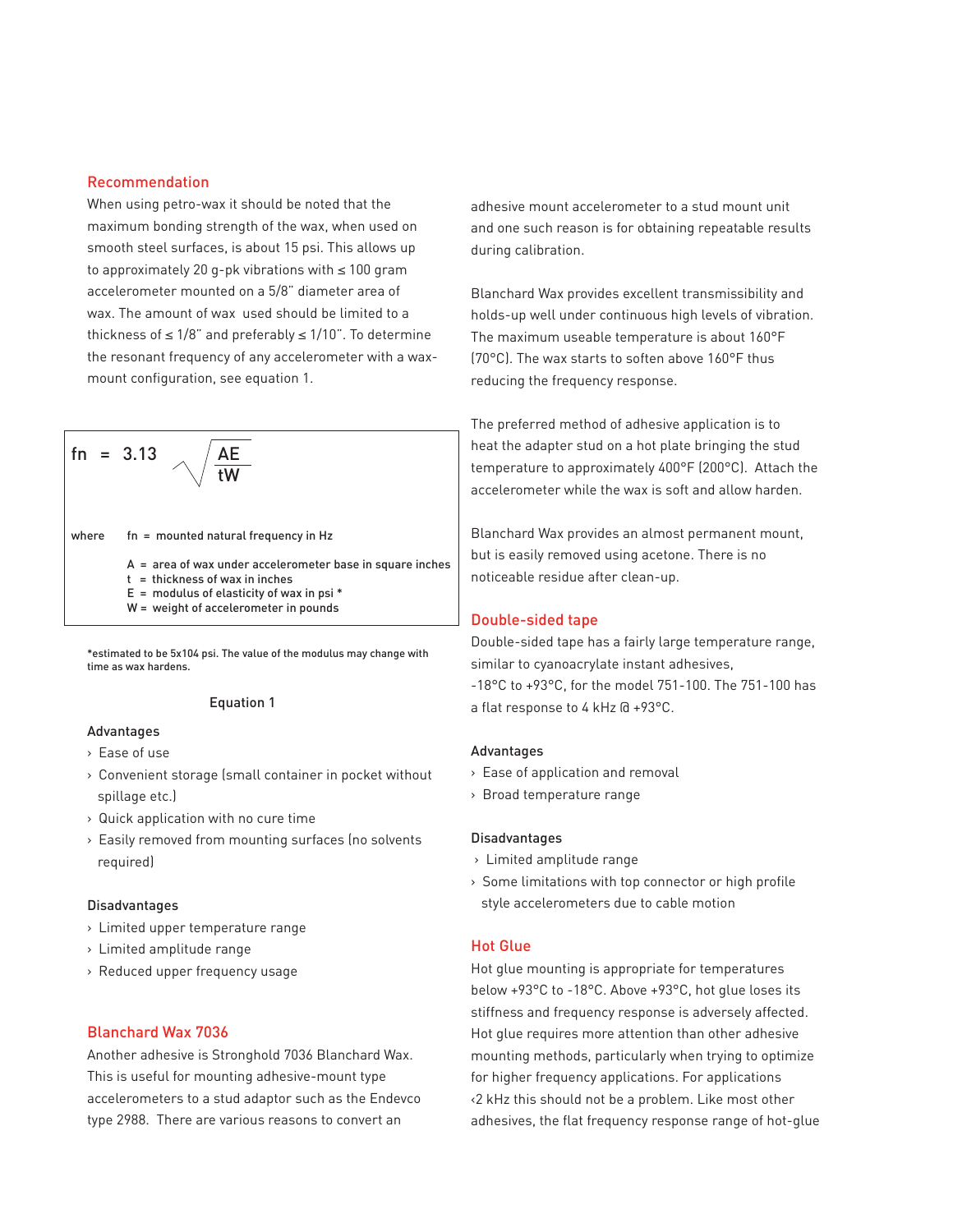increases with a decrease in testing temperature. This method has become popular because it is compatible with most materials, and the accelerometer is easily removed. With cordless glue guns, similar to the glue gun in Endevco's model 31849(DAAK) adhesive kit, hard to reach areas are more accessible.

## Advantages

- > Convenience
- > Ready supply of adhesive (glue sticks)
- > Quick cure time and easy removal

#### Disadvantage

> Very rapid cure time which must be taken into consideration to ensure good adhesion and proper frequency response. This implies that the user should be prepared to mount accelerometer as soon as glue is applied to mounting surface. Use at temperatures >93°C is not advised.

## Magnet

Magnetic mounting of an accelerometer is convenient and easily accomplished, however this method reduces the usable bandwidth. Magnets are not affected by environmental changes, however magnet mounting drastically reduces the resonant frequency. Certain surface materials also render this mounting method ineffective. For the Model 751-100, the flat frequency range decreases from 15 kHz stud-mounted to 3.4 kHz magnetically mounted. Therefore, magnetic mounts should be used only at lower frequencies. Heavier accelerometers, ≥ 50 grams in weight, may be a candidate for magnetic mounting. These accelerometers generally have a high sensitivity and a narrow bandwidth. Since this is the case, the reduced resonance caused by the magnetic mount may be negligible. It should be noted that the additional weight of the magnet may approach the weight of the accelerometer. When this is the case, a review of mass loading concerns should be taken to prevent errors in the measurement.

#### Advantages

- > Ease of use
- > Broad temperature range
- > Good holding strength
- > Size Variability

## Disadvantages

- > Reduced bandwidth
- > Necessity for caution when applying accelerometer/magnet to mounting surface.

# **Caution**

Damage and or destruction of the accelerometer is possible if user "slaps" accelerometer/magnet to a flat, hard mounting surface. High-frequency spikes could cause catastrophic damage to the accelerometer if this occurs. Apply accelerometer/magnet from outer edge and roll cautiously down onto mounting surface.

#### **General note:**

1. Do not use an adhesive at or near its maximum temperature limit, for a prolonged period of time. The adhesive itself may deteriorate and have a lower tensile strength.

2. When an accelerometer has been designed for adhesive mounting, all performance limitations have already been considered.

### **Conclusion**

When the test engineer or test technician is required to mount accelerometers with adhesives rather than with hard studs, certain issues must be addressed and reviewed before choosing an adhesive. Cyanoacrylate instant adhesives have the widest frequency range and the broadest temperature limits of the adhesive-mount options. From -18°C to +121°C there is no significant change in the response curves. At low temperatures, <+54°C, petro-wax is the next best alternative to cyanoacrylate adhesives. This method is convenient and quick to use. Use a thin film of wax, if possible, to increase usable bandwidth. For temperatures up to +93°C, double-sided tape may be an appropriate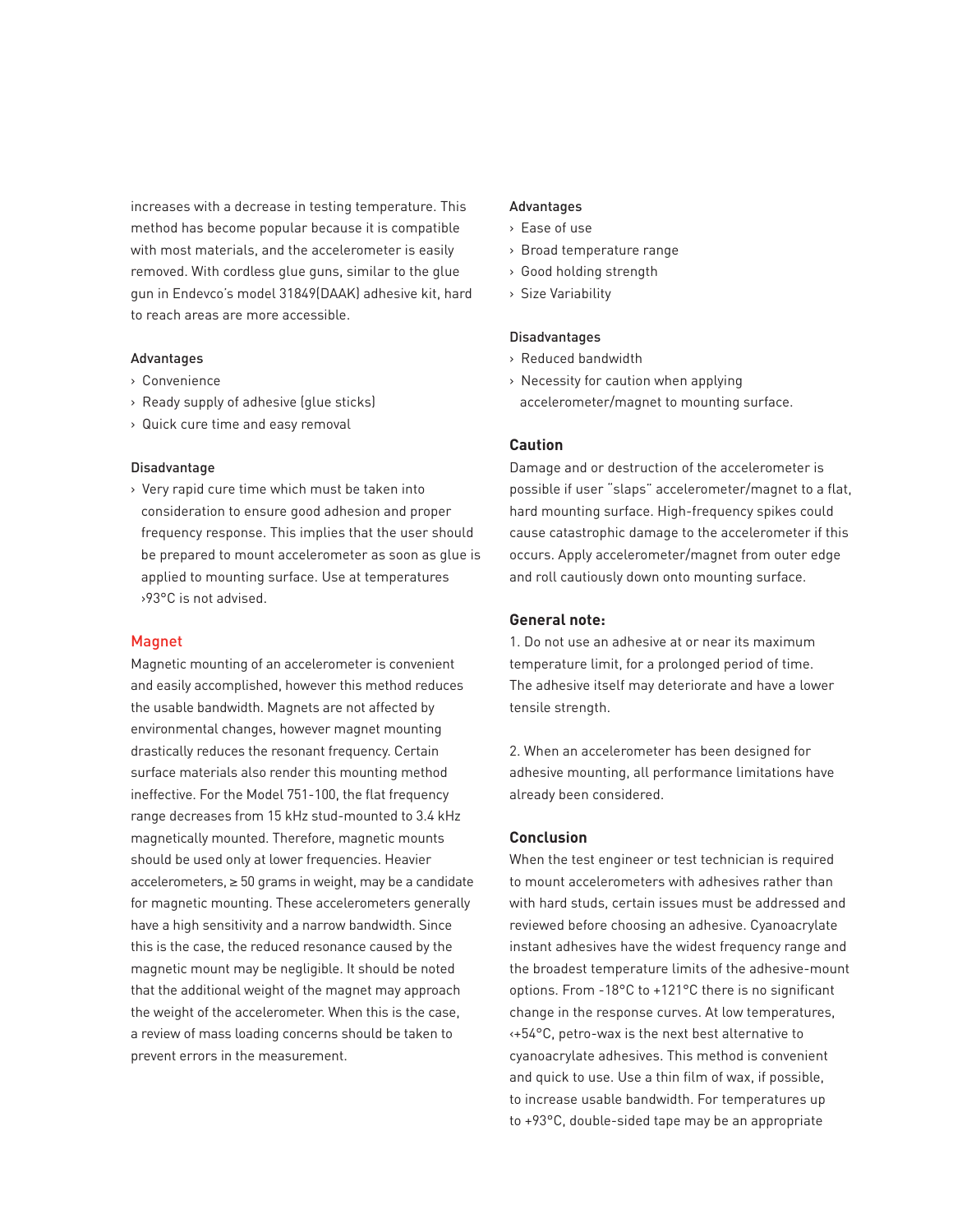adhesive method. It should be noted that double-sided tape may have different attributes with accelerometers of similar weight at low temperatures, therefore caution should be exercised when using this form of adhesive mounting. Hot glue is a viable alternative, for temperatures <+93°C, if cyanoacrylate and double-sided tape methods have been ruled out. Hot-glue must be used quickly to avoid cooling and inconsistent mounting which may affect the frequency response of accelerometer.

Since magnets profoundly affect the high-end frequency response of the accelerometer, magnetic mounting should be used only for lower frequencies. Temperature does not affect magnetic mounts.

Response curves are included within this paper showing the effect of different mounting method.



751-100 ( 100ϒF )

#### 751-100 ( 0YF)



#### 751-100 ( 75ϒF )







2226C ( 100ϒF )

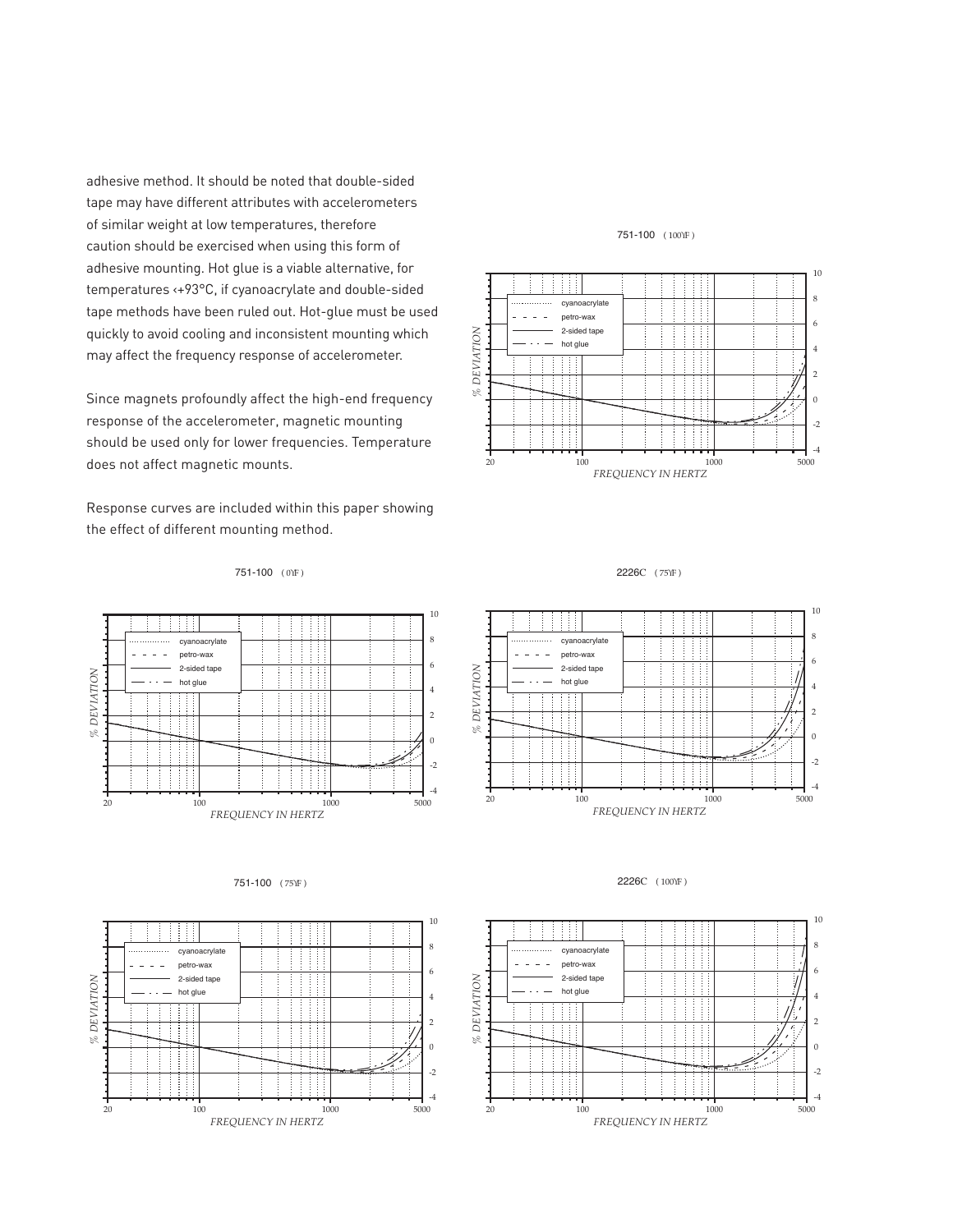

cyanoacrylate petro-wax 2-sided tape hot glue

*% DEVIATION*

 $\%$  DEVIATION





751-100 (200 ϒF )



2226C ( 200ϒF )



\* petro-wax and 2-sided tape have same<br>response at +200YF, therefore curves overlap